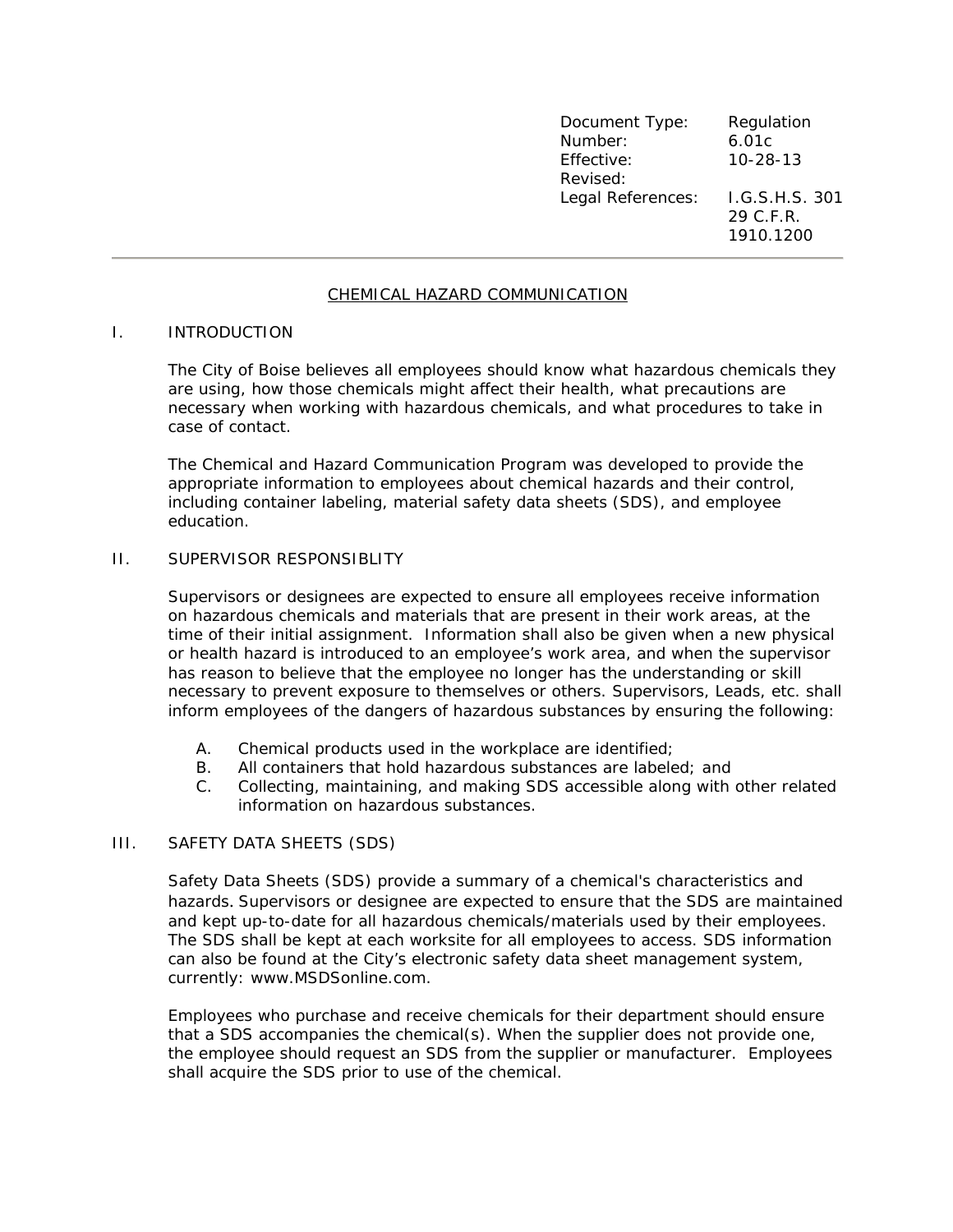## IV. COMMUNICATION OF HAZARDS

## A. Chemical Inventory

Each department facility shall keep a list of hazardous chemicals/materials known to be present in each of the facility's work areas. The list should be kept in a manner, such as alphabetically, where it can serve as a table of contents for binders holding hard copies of the SDS, and organized so information on a particular chemical can be easily found. Exhibit 6.01cc is an example of a document that can be used for inventorying workplace chemicals.

### B. Labeling and Warnings for Containers

No container of hazardous chemicals should be released for use until the following requirements are met:

- 1. Containers are clearly labeled as to their contents;
- 2. Appropriate hazard warnings are noted; and
- 3. Name and address of the manufacturer is listed.

To further ensure employees are aware of the hazards of the materials they are exposed to in their jobs, all secondary containers must be labeled with either an extra copy of the original manufacturer's label, or a generic label that has space to enter the identity of the chemical and the hazard warnings.

The supervisor shall ensure that labels are legible and conspicuously displayed on the container. Departments may choose to use Hazardous Material Information System (HMIS) labels if desired. These may be found at MSDSonline.com.

When chemicals or materials are transferred from labeled containers to portable containers and are intended for IMMEDIATE USE by the employee who performs the transfer, the employee is not required to label the portable container. In this situation, the chemical must be completely used or properly disposed of during the same work shift or completion of task, and must remain in the possession of the person who made the transfer at all times.

C. On-site Contractors

Where chemicals are stored in such a manner that they are accessible or available to non-City workers, such as construction contractors working onsite, the City's project manager shall make the City's Hazard Communication Program and facility/work area specific information available to those workers. The project manager shall also ensure that while working at City facilities these workers have access to SDS, additional precautionary measures necessary to protect them, and the labeling system used at the facility/work area.

The project manager shall work with contractors working on-site to arrange for City employees to have access to the SDSs of any hazardous chemicals